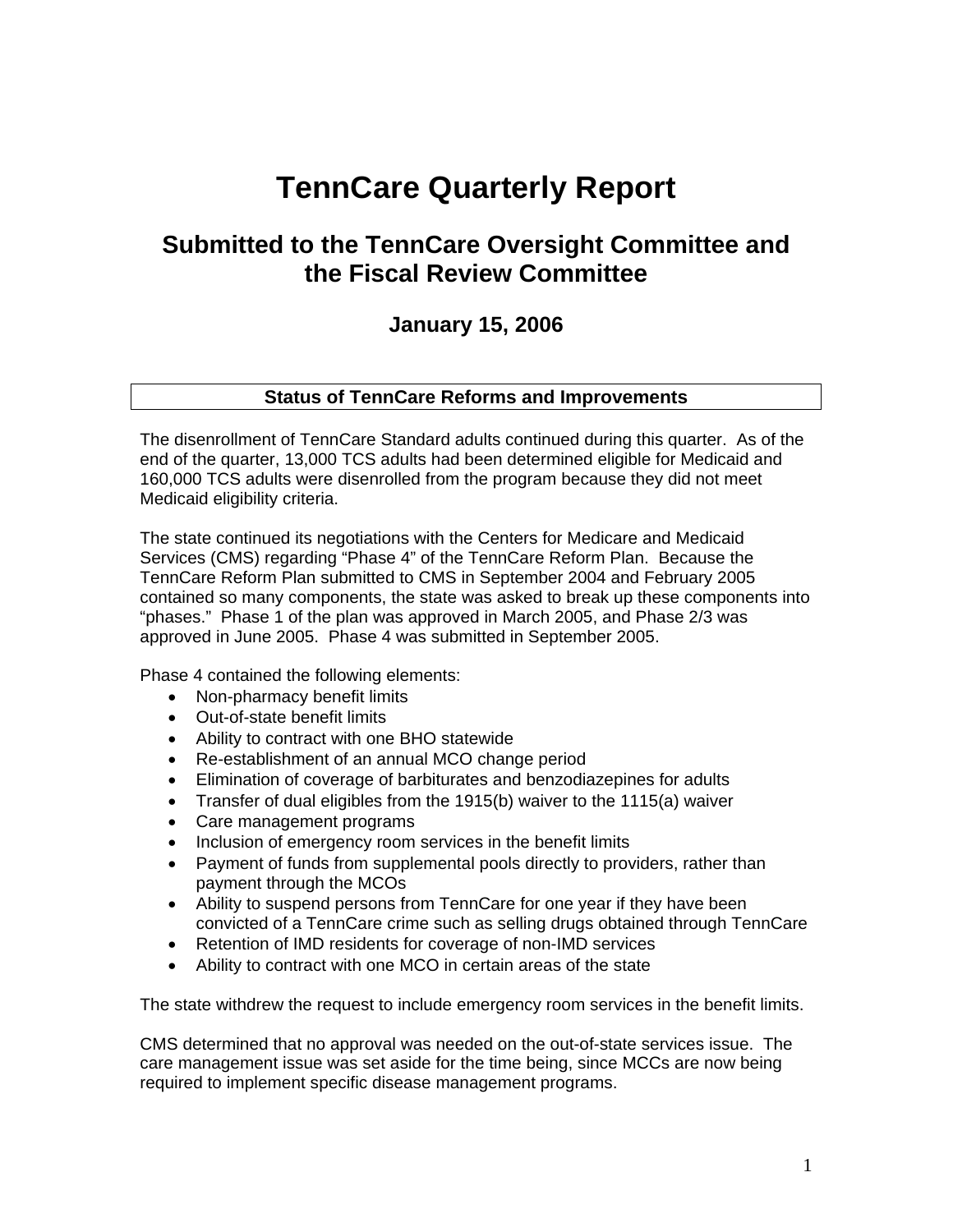As of the end of December 2005, several of the other items above had been either approved or disapproved. Approved items included:

- Ability to contract with one BHO statewide
- Re-establishment of an annual MCO change period
- Elimination of coverage for barbiturates and benzodiazepines for adults

Disapproved items included:

- Payment of funds from supplemental pools directly to providers, rather than payment through the MCOs
- Ability to suspend persons from TennCare for one year if they have been convicted of a TennCare crime such as selling drugs obtained through TennCare
- Retention of IMD residents for coverage of non-IMD services
- Ability to contract with one MCO in certain areas of the state

We are awaiting a final decision from CMS on the remaining items.

#### *Source of information for this section: Tracy Purcell, Director of Eligibility Services, Bureau of TennCare; Susie Baird, Director of Policy, Bureau of TennCare.*

#### **Essential Access Hospital Payments**

 The TennCare Bureau continued to make essential access hospital payments during this period. Essential access hospital payments are payments from a pool of \$100 million (\$35,292,500 in state dollars) appropriated by the General Assembly.

The methodology for distributing these funds specifically considers each hospital's relative contribution to providing services to TennCare members, while also acknowledging differences in payer mix and hospitals' relative ability to make up TennCare losses. Data from the Hospital Joint Annual Report is used to determine hospitals' eligibility for these payments. Eligibility is determined each quarter based on each hospital's participation in TennCare. In order to receive a payment for the quarter, a hospital must be a contracted provider with TennCare Select and at least one other managed care organization, and it must have contracted with TennCare Select for the entire quarter that the payment represents. Excluded from the essential access hospital payments are critical access hospitals, which receive cost-based reimbursement from the TennCare program and therefore do not have unreimbursed TennCare costs, and the five state mental health institutes.

Essential access hospital payments for State Fiscal Year 06 are shown in the following table.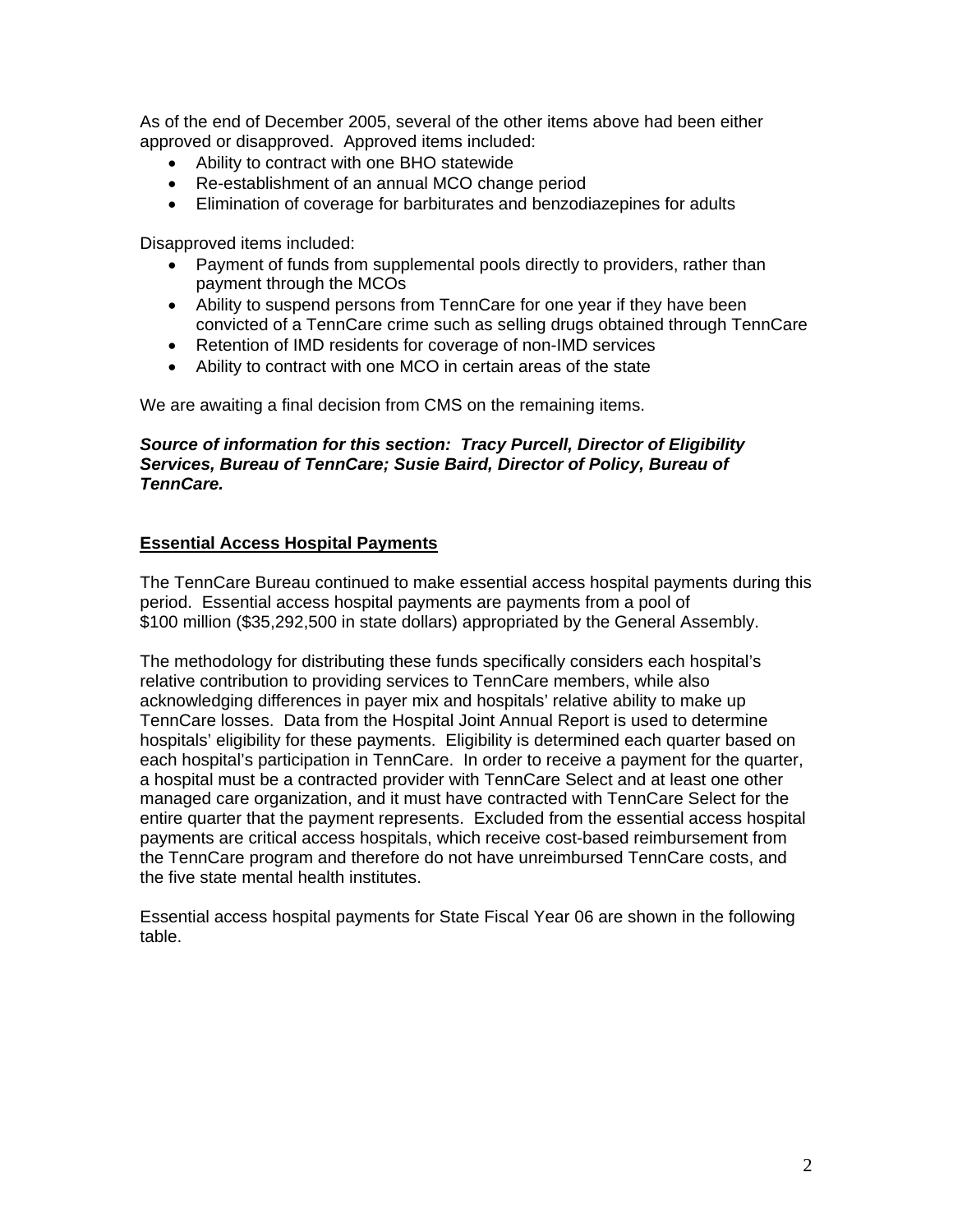### **FY 2006 Essential Access Hospital Payments (July 2005 – September 2005)**

 $\mathbf{r}$ 

| <b>Hospital Name</b>                        | County                   | FY 2006 QUARTER 1<br>PAYOUT (7/1/05 to 9/30/05) |
|---------------------------------------------|--------------------------|-------------------------------------------------|
| <b>SAFETY NET HOSPITALS</b>                 |                          |                                                 |
| Erlanger Medical Center                     | <b>Hamilton County</b>   | \$1,544,312                                     |
| Johnson City Medical Center                 | Washington County        | \$703,326                                       |
| Metro Nashville General Hospital            | Davidson County          | \$1,010,704                                     |
| Regional Medical Center at Memphis          | Shelby County            | \$4,860,106                                     |
| University of Tennessee Medical Center      | <b>Knox County</b>       | \$1,658,019                                     |
| Vanderbilt University Hospital              | Davidson County          | \$2,723,534                                     |
| <b>CHILDREN'S HOSPITALS</b>                 |                          |                                                 |
| East Tennessee Children's Hospital          | Knox County              | \$409,371                                       |
| Meth. Hithcare-LeBonheur Child. Med. Ctr    | <b>Shelby County</b>     | \$840,629                                       |
| <b>PSYCHIATRIC HOSPITALS</b>                |                          |                                                 |
| Community Behavioral Health, LLC            | Shelby County            | \$82.762                                        |
| Indian Path Pavilion                        | <b>Sullivan County</b>   | \$43,117                                        |
| Pathways of Tennessee, Inc.                 | <b>Madison County</b>    | \$96,473                                        |
| Peninsula Hospital                          | <b>Blount County</b>     | \$132,467                                       |
| Ridgeview Psych. Hosp. & Ctr., Inc.         | <b>Anderson County</b>   | \$51,226                                        |
| Woodridge Psychiatric Hospital              | <b>Washington County</b> | \$93,955                                        |
| OTHER ACUTE CARE HOSPITALS                  |                          |                                                 |
| Athens Regional Medical Center              | <b>McMinn County</b>     | \$56,950                                        |
| <b>Baptist Dekalb Hospital</b>              | Dekalb County            | \$26,400                                        |
| <b>Baptist Hospital of Cocke County</b>     | Cocke County             | \$117,854                                       |
| Baptist Memorial Hospital Huntingdon        | Carroll County           | \$32,937                                        |
| Baptist Memorial Hospital Lauderdale        | Lauderdale County        | \$37,727                                        |
| <b>Baptist Memorial Hospital Tipton</b>     | <b>Tipton County</b>     | \$94,317                                        |
| <b>Baptist Memorial Hospital Union City</b> | <b>Obion County</b>      | \$106,949                                       |
| <b>Bedford County Medical Center</b>        | <b>Bedford County</b>    | \$80,191                                        |
| <b>Blount Memorial Hospital</b>             | <b>Blount County</b>     | \$132,249                                       |
| <b>Bolivar General Hospital</b>             | Hardeman County          | \$24,324                                        |
| <b>Bradley Memorial Hospital</b>            | <b>Bradley County</b>    | \$92,952                                        |
| Camden General Hospital                     | <b>Benton County</b>     | \$62,869                                        |
| <b>Centennial Medical Center</b>            | Davidson County          | \$344,793                                       |
| <b>Claiborne County Hospital</b>            | Claiborne County         | \$117,691                                       |
| <b>Cleveland Community Hospital</b>         | <b>Bradley County</b>    | \$135,683                                       |
| Cookeville Regional Medical Center          | Putnam County            | \$123,974                                       |
| Copper Basin Medical Center                 | Polk County              | \$13,381                                        |
| <b>Crockett Hospital</b>                    | Lawrence County          | \$58,367                                        |
| <b>Cumberland Medical Center</b>            | <b>Cumberland County</b> | \$132,000                                       |
| <b>Cumberland River Hospital</b>            | Clay County              | \$13,693                                        |
| Decatur County General Hospital             | Decatur County           | \$24,161                                        |
| Delta Medical Center                        | <b>Shelby County</b>     | \$137,180                                       |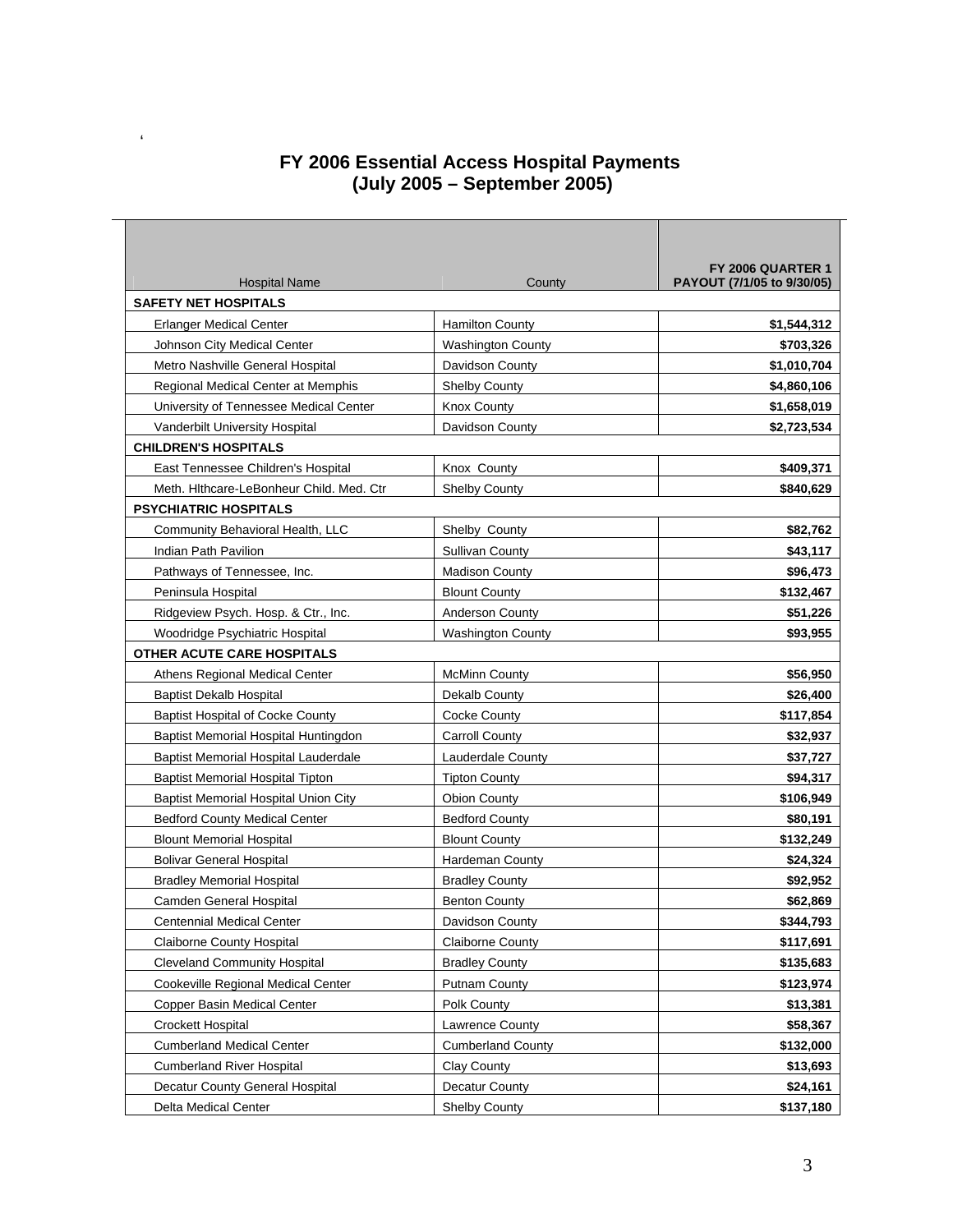| Dyersburg Regional Medical Center          | Dyer County              | \$76,516  |
|--------------------------------------------|--------------------------|-----------|
| East Ridge Hospital                        | <b>Hamilton County</b>   | \$158,771 |
| <b>Emerald Hodgson Hospital</b>            | <b>Franklin County</b>   | \$21,029  |
| Fort Sanders Loudon Medical Center         | Loudon County            | \$47,756  |
| Fort Sanders Parkwest Medical Center       | <b>Knox County</b>       | \$102,727 |
| Fort Sanders Regional Medical Center       | Knox County              | \$265,942 |
| Fort Sanders Sevier Medical Center         | <b>Sevier County</b>     | \$162,241 |
| <b>Gateway Medical Center</b>              | <b>Montgomery County</b> | \$141,087 |
| Gibson General Hospital                    | Gibson County            | \$24,024  |
| <b>Grandview Medical Center</b>            | <b>Marion County</b>     | \$58,877  |
| Hardin County General Hospital             | <b>Hardin County</b>     | \$92,993  |
| Harton Regional Medical Center             | Coffee County            | \$108,957 |
| Haywood Park Community Hospital            | <b>Haywood County</b>    | \$41,972  |
| <b>Henderson County Community Hospital</b> | <b>Henderson County</b>  | \$25,844  |
| <b>Hendersonville Medical Center</b>       | <b>Sumner County</b>     | \$59,109  |
| Henry County Medical Center                | Henry County             | \$97,055  |
| Hillside Hospital                          | <b>Giles County</b>      | \$48,523  |
| <b>Horizon Medical Center</b>              | Dickson County           | \$71,807  |
| Humboldt General Hospital                  | Gibson County            | \$56,003  |
| Indian Path Medical Center                 | <b>Sullivan County</b>   | \$142,648 |
| Jackson Madison County General Hospital    | <b>Madison County</b>    | \$460,777 |
| Jamestown Regional Medical Center          | <b>Fentress County</b>   | \$87,746  |
| Jefferson Memorial Hospital                | Jefferson County         | \$73,568  |
| Jellico Community Hospital                 | <b>Campbell County</b>   | \$127,661 |
| Johnson City Specialty Hospital            | <b>Washington County</b> | \$13,330  |
| Lakeway Regional Hospital                  | Hamblen County           | \$142,495 |
| Laughlin Memorial Hospital                 | <b>Greene County</b>     | \$98,838  |
| Lincoln Medical Center                     | <b>Lincoln County</b>    | \$47,742  |
| Livingston Regional Hospital               | Overton County           | \$46,620  |
| Maury Regional Hospital                    | <b>Maury County</b>      | \$231,540 |
| McKenzie Regional Hospital                 | <b>Carroll County</b>    | \$37,826  |
| <b>McNairy Regional Hospital</b>           | <b>McNairy County</b>    | \$31,727  |
| Methodist Healthcare Fayette               | <b>Fayette County</b>    | \$42,882  |
| Methodist Healthcare North                 | <b>Shelby County</b>     | \$106,424 |
| Methodist Healthcare South                 | <b>Shelby County</b>     | \$130,626 |
| Methodist Medical Center of Oak Ridge      | Anderson County          | \$190,432 |
| Methodist University Healthcare            | <b>Shelby County</b>     | \$495,120 |
| Middle Tennessee Medical Center            | <b>Rutherford County</b> | \$210,298 |
| Milan General Hospital                     | Gibson County            | \$148,811 |
| Morristown Hamblen Healthcare System       | Hamblen County           | \$203,790 |
| North Side Hospital                        | <b>Washington County</b> | \$64,765  |
| Northcrest Medical Center                  | <b>Robertson County</b>  | \$153,222 |
| Regional Hospital of Jackson               | <b>Madison County</b>    | \$134,011 |
| <b>River Park Hospital</b>                 | <b>Warren County</b>     | \$80,396  |
| Roane Medical Center                       | Roane County             | \$70,964  |
| Saint Francis Hospital                     | <b>Shelby County</b>     | \$393,187 |
| Saint Jude Childrens Research              | <b>Shelby County</b>     | \$204,030 |
| Saint Mary's Health System                 | <b>Knox County</b>       | \$185,804 |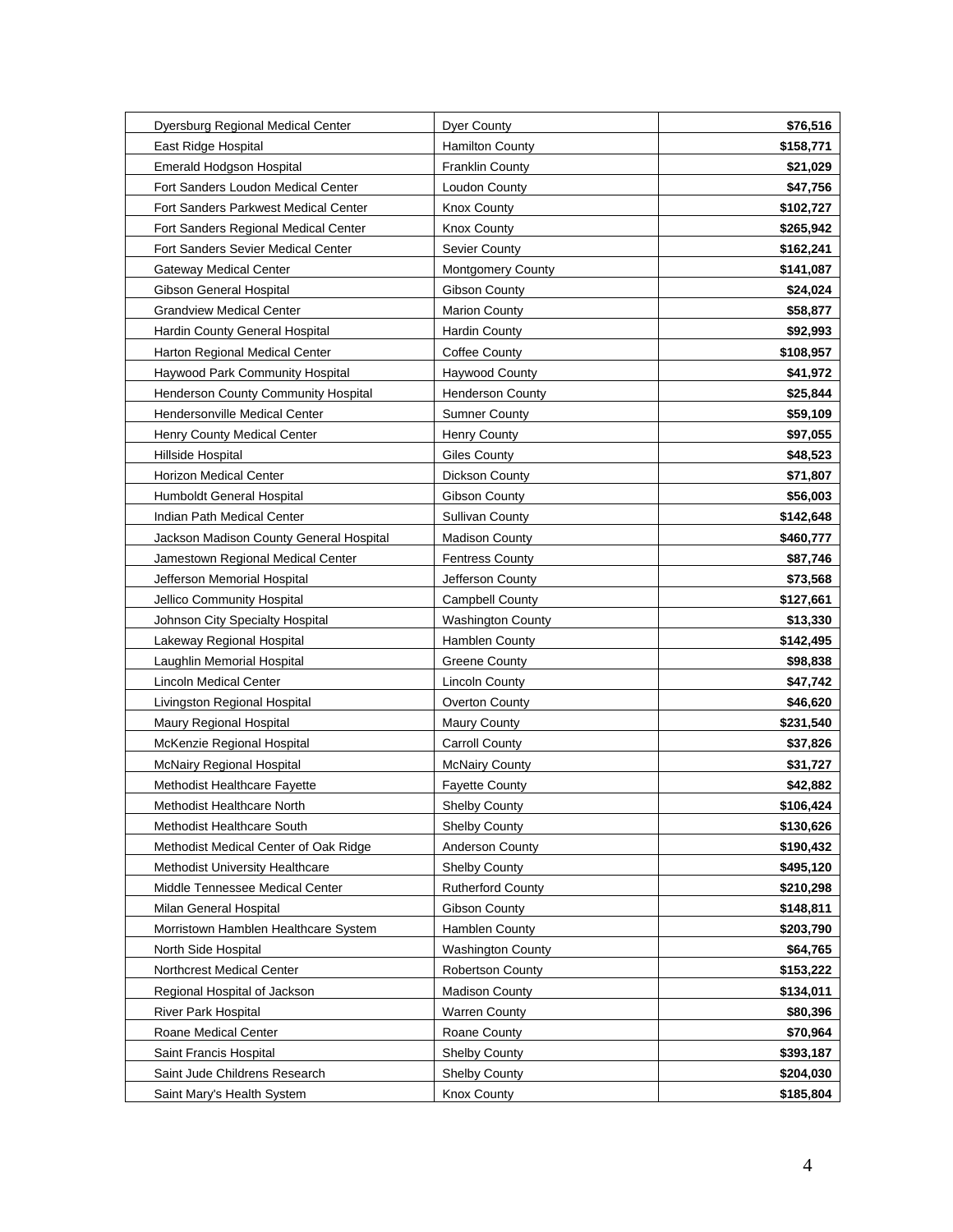| <b>Scott County Hospital</b>                  | <b>Scott County</b>      | \$70,974     |
|-----------------------------------------------|--------------------------|--------------|
| <b>Skyline Medical Center</b>                 | Davidson County          | \$168,349    |
| Smith County Memorial Hospital                | Smith County             | \$29,414     |
| Southern Hills Medical Center                 | Davidson County          | \$151,762    |
| Southern Tennessee Medical Center             | <b>Franklin County</b>   | \$65,287     |
| St. Marys Medical Center of Campbell County   | <b>Campbell County</b>   | \$108,854    |
| <b>Stonecrest Medical Center</b>              | <b>Rutherford County</b> | \$70,673     |
| <b>Stones River Hospital</b>                  | Cannon County            | \$58,977     |
| <b>Summit Medical Center</b>                  | Davidson County          | \$132,476    |
| Sumner Regional Medical Center                | <b>Sumner County</b>     | \$131,878    |
| Sweetwater Hospital Assoc                     | Monroe County            | \$149,069    |
| Sycamore Shoals Hospital                      | <b>Carter County</b>     | \$94,485     |
| Takoma Adventist Hospital                     | <b>Greene County</b>     | \$61,409     |
| <b>Tennessee Christian Medical Center</b>     | Davidson County          | \$332,839    |
| Tennessee Christian Medical Center Portland   | <b>Sumner County</b>     | \$19,369     |
| Unicoi County Memorial Hospital               | Unicoi County            | \$23,581     |
| United Regional Medical Center                | Coffee County            | \$65,591     |
| <b>University Medical Center</b>              | <b>Wilson County</b>     | \$218,938    |
| Vanderbilt Stallworth Rehabilitation Hospital | Davidson County          | \$58,311     |
| <b>Volunteer Community Hospital</b>           | <b>Weakly County</b>     | \$29,388     |
| Wayne Medical Center                          | <b>Wayne County</b>      | \$34,756     |
| Wellmont Bristol Regional Medical Center      | <b>Sullivan County</b>   | \$248,061    |
| Wellmont Hawkins County Memorial Hospital     | <b>Hawkins County</b>    | \$74,825     |
| Wellmont Holston Valley Medical Center        | <b>Sullivan County</b>   | \$259,643    |
| White County Community Hospital               | <b>White County</b>      | \$42,434     |
| Women's East Pavilion                         | <b>Hamilton County</b>   | \$11,431     |
| <b>Woods Memorial Hospital</b>                | <b>McMinn County</b>     | \$52,072     |
|                                               |                          | \$25,000,000 |

#### *Source of information for this section: Darin Gordon, Chief Financial Officer, Bureau of TennCare.*

#### **Renewal Status**

The renewal process has been "on hold" for this quarter in order to focus on the disenrollment process.

#### *Source of information for this section: Ken Barker, Director of Information Services, Bureau of TennCare.*

# **Status of Filling Top Leadership Positions in the Bureau**

During the quarter, **Lisa Evans** was appointed as **Director of Business Operations**, responsible for Provider Inquiry and Enrollment activities, and for developing policies and procedural business rules for claims activities. Ms. Evans possesses more than 15 years experience in an HMO environment, focusing on Claims Management and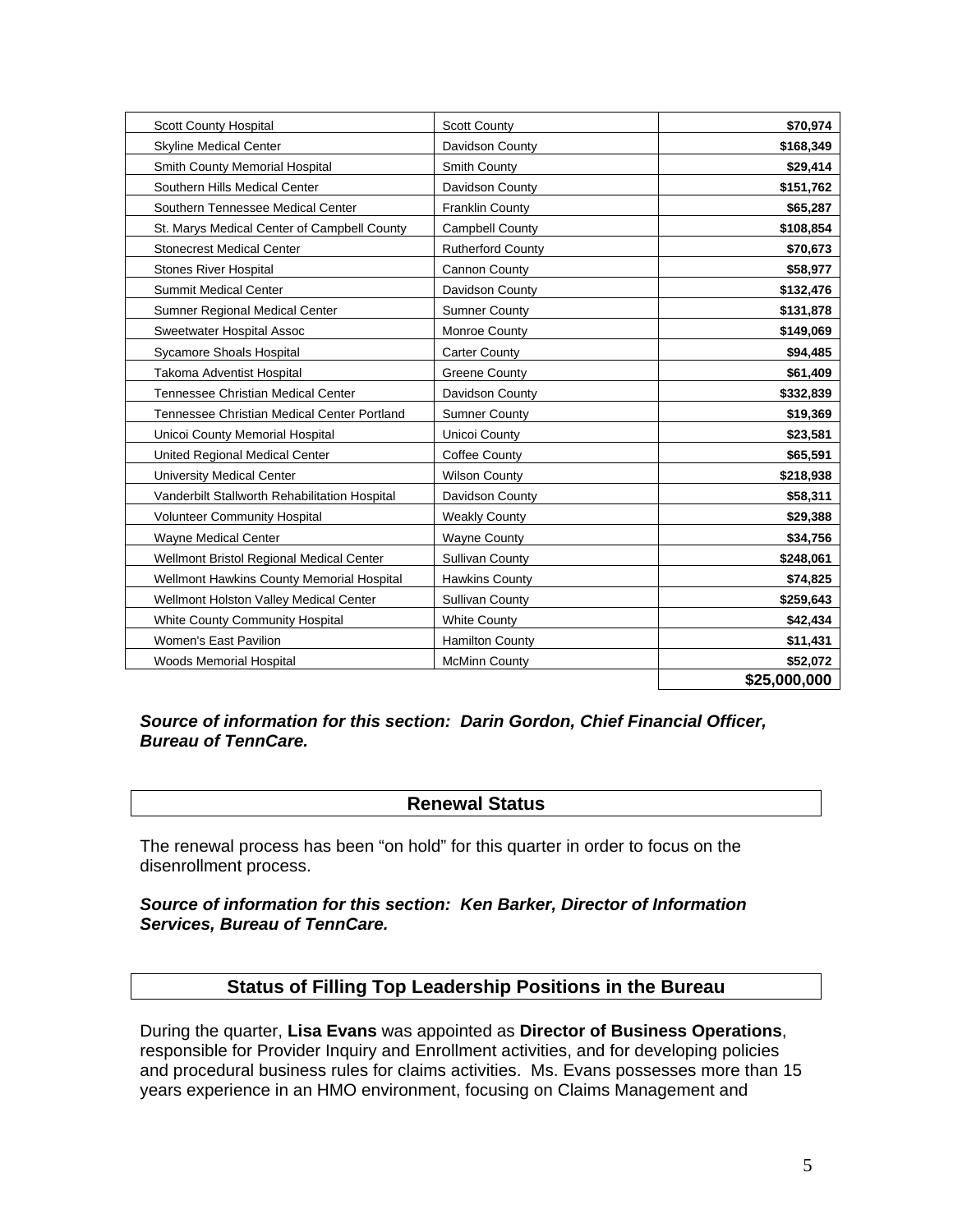Provider Relation roles. Ms. Evans joined us in November, from Schaller Anderson of Tennessee, LLC, where she had been functioning as a lead consultant.

**Lisa Kinakin** was hired in November as a **Managed Care TAG Consultant**. She will provide leadership in the development and implementation of disease management programs and provider profiling in areas of quality, cost and utilization. Ms. Kinakin possesses a Master's Degree and seven years experience with Doral Dental as Executive Director.

**Omari Winbush** joined the Bureau in December as **Director of MCO Contract Performance**. In this role, Mr. Winbush will be responsible for oversight of the three (3) Management Care Organizations in the West Grand Region. Mr. Winbush will review and approve all MCO contract deliverables; prepare all Corrective Action Plans, Ad hoc and On Request reports; prepare section updates for the CMS quarterly and Special Terms and Condition reports; prepare bill reviews and analysis; follow-up on all TDCI and Comptroller MCO audits; and, ensure the successful implementation of the MCO Contractor Risk Agreement. Mr. Winbush previously served as Director of Regulatory Affairs and Project Management for Schaller Anderson of Tennessee, LLC and before that as Assistant General Counsel for the Bureau of TennCare.

**Sharon Hayes** transferred to the Bureau from the Department of Health in December, and will be serving as our **Director of Administrative Services**. Ms. Hayes possesses more than 27 years of state government experience in various administrative and management roles, most recently serving as Personnel Director of the Bureau of Health Services, Department of Health. Ms. Hayes will be responsible for developing and implementing executive level policy and ensuring compliant administrative operations.

#### *Source of information for this section: Sharon Hayes, Director of Administrative Services, Bureau of TennCare.*

# **Number of Recipients on TennCare and Costs to the State**

As of the end of the quarter, there were 1,205,526 enrollees on TennCare: 1,154,953 Medicaid eligibles and 50,573 Uninsureds and Uninsurables (Medically Eligibles).

During the fourth quarter of 2005 (October through December), TennCare spent \$1,011,314,386 for managed care services. These expenditures included: payments to the managed care organizations (MCOs), payments to the behavioral health organizations (BHOs), payments to the dental benefits manager (DBM), and payments to the pharmacy benefits manager (PBM).

#### *Source of information for this section: Terry Poff, Fiscal Director 2, Bureau of TennCare.*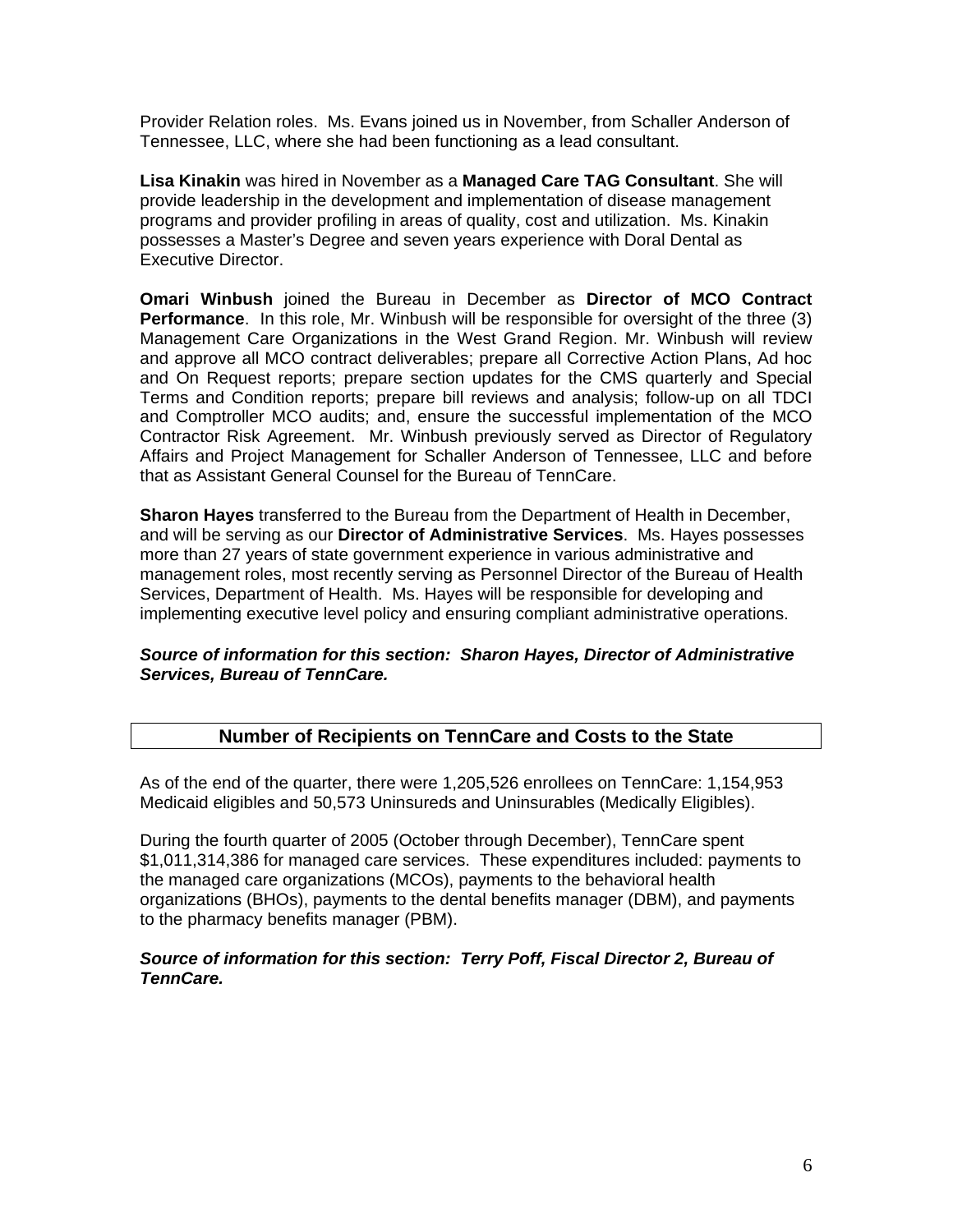# **Viability of MCOs in the TennCare Program**

#### **Claims Payment Analysis**

The prompt pay requirements of T.C.A. § 56-32-226(b) mandate that each health maintenance organization and behavioral health organization ensure that 90% of clean claims for payment for services delivered to a TennCare enrollee are paid within 30 calendar days of the receipt of such claims and 99.5% of all provider claims are processed within 60 calendar days of receipt. TennCare's contract with its Dental Benefit Manager requires that the DBM also process claims in accordance with this statutory standard.

TennCare's contract with its Pharmacy Benefits Manager requires that the PBM must pay 95% of all clean claims within 20 calendar days of receipt and the remaining 5% of clean claims within the following 10 calendar days.

TDCI requested data files of all TennCare processed claims from TennCare MCOs, BHOs, the DBM and the PBM for the months of August, September and October. TDCI also requested data files of pended TennCare claims and a paid claims triangle from August 1, 2004 through October 31, 2005.

All MCOs, BHOs, the DBM and the PBM were in compliance with the prompt pay requirements for August, September and October 2005. It should be noted, however, that although UAHC Health Plan of Tennessee met the prompt pay requirements based on the total number of claims processed each month, the vision claims processed by its subcontractor, Block Vision, were not processed timely during the three (3) months tested. On November 4, 2005, TDCI and TennCare received notice from UAHC that it was terminating its subcontract with Block Vision effective December 1, 2005, at which time Vestica, UAHC's claims processing vendor subcontracted to process medical claims, was to begin processing the vision claims.

#### **Net Worth Requirement**

As of September 30, 2005, TennCare MCOs/BHOs reported net worth as indicated in the table below. TDCI has not adjusted the net worth reported on the NAIC annual statements. TDCI's calculations for the net worth requirement reflect payments made for the calendar year ending December 31, 2004, including payments made under the "stabilization plan."

|                                                                | Net Worth<br>Requirement | Reported<br>Net Worth | Excess/<br>(Deficiency) |
|----------------------------------------------------------------|--------------------------|-----------------------|-------------------------|
| (formerly)<br>Health Plan<br>Unison<br>Better Health Plan) (A) | 2,956,800                | 4,871,611             | 1,914,811               |
| John Deere Health Plan                                         | 17,310,028               | 109,134,304           | 91,824,276              |
| <b>Memphis Managed Care</b>                                    | 9,464,285                | 24,024,051            | 14,559,766              |
| UAHC Health Plan<br>(formerly)                                 |                          |                       |                         |
| OmniCare Health Plan)                                          | 7,314,949                | 10,952,681            | 3,637,732               |
| <b>Preferred Health Partnership</b>                            | 7,338,566                | 28,123,818            | 20,785,252              |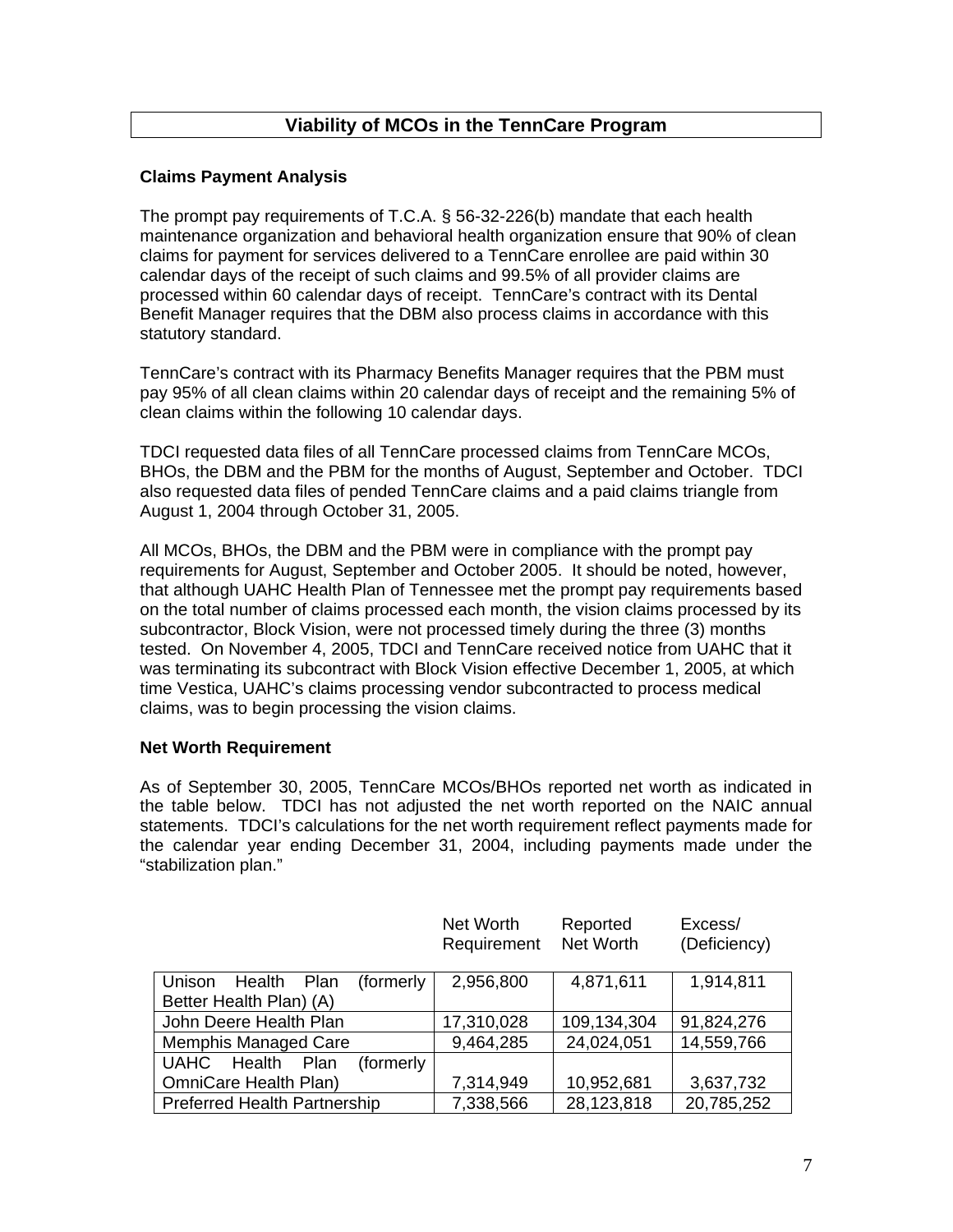| Windsor<br>Health Plan<br>(formerly) |            |            |            |
|--------------------------------------|------------|------------|------------|
| Victory Health Plan)                 | 2,691,461  | 5,072,837  | 2,381,376  |
| Volunteer (BlueCare & Select)        | 26,903,259 | 30,375,370 | 3,472,111  |
| <b>Premier Behavioral Systems</b>    | 7,544,284  | 10,524,937 | 2,980,653  |
| Tennessee Behavioral Health          | 6,428,171  | 16,666,030 | 10,237,859 |

Note:

A. Unison's net worth requirement is the "enhanced" net worth requirement determined during the RFR process. The net worth requirement has been increased above the statutory minimum based on projected premium revenue. Unison's calculated statutory net worth requirement is \$2,682,218. Because Unison's statutory net worth requirement is less than the enhanced net worth requirement, TDCI will enforce the requirement at the higher level.

#### **Financial Issues**

#### **Xantus Healthplan of Tennessee, Inc. (Xantus)**

On January 21, 2004, the Chancery Court of Davidson County entered an order to convert the rehabilitation of Xantus to liquidation. Amendment 4 to Xantus' Contractor Risk Agreement provided for the TennCare Bureau to continue funding claims with dates of service of April 1, 1999 through July 31, 2003 (the "run-out claims") and the reasonable and necessary administrative costs for processing these claims after July 31, 2003. During the period August 1, 2003 through December 31, 2005, Xantus paid \$34,072,247 for run-out claims.

Securing the remaining assets of Xantus and developing procedures for the distribution of assets is still in process.

#### **Tennessee Coordinated Care Network d/b/a Access MedPlus (TCCN)**

On November 2, 2001, the Chancery Court of Davidson County entered a Liquidation Order for TCCN. When the TCCN liquidation estate receives the \$1,500,000 from a settlement agreement between the TCCN liquidation estate and the bankruptcy estate of TCCN's former management company, a petition for distribution of the remaining assets of TCCN will be filed with the Chancery Court for approval.

As of December 31, 2005, disbursements of \$39,568,193 have been made against a total debt of \$76,095,315, or 52 cents of every dollar owed to providers.

#### **Universal Care of Tennessee (Universal)**

TennCare terminated its Contractor Risk Agreement with Universal effective May 31, 2003. On July 2, 2003, the Chancery Court of Davidson County entered an order to place Universal in liquidation. Between June 1, 2003, and the liquidation order date of July 2, 2003, Universal continued to process and pay claims for dates of service April 12, 2002, through May 31, 2003, the period for which TennCare was financially responsible for funding Universal claims.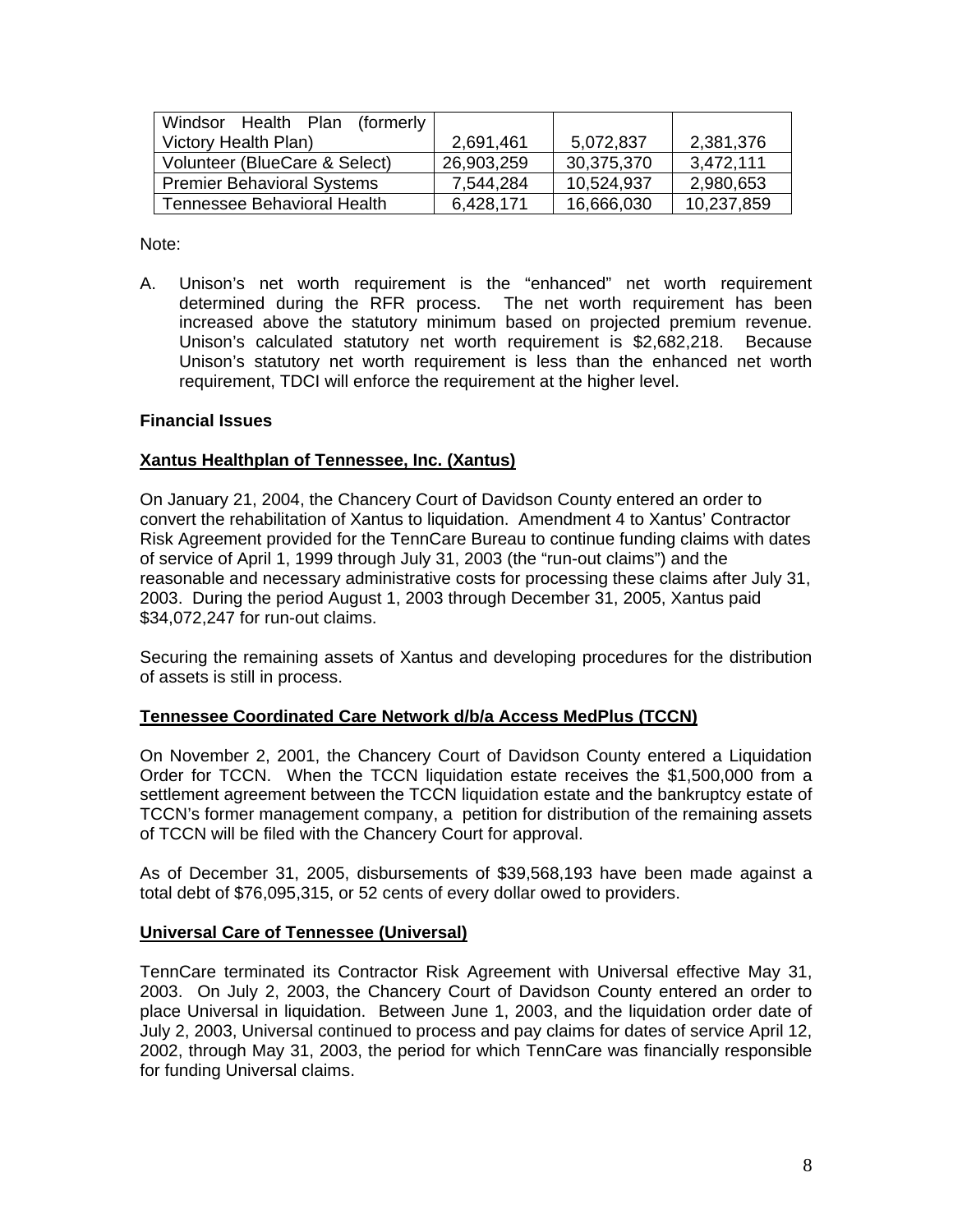CMS approved a contract between TennCare and Universal Care of Tennessee in Liquidation for TennCare to pay the HMO in liquidation for processing Universal claims with dates of service on and after April 12, 2002. As of December 31, 2005, the Liquidation has processed and paid \$13,712,152.99 of claims with dates of service on and after April 12, 2002.

#### *Source of information for this section: Lisa Jordan, Assistant Commissioner, Tennessee Department of Commerce and Insurance.*

#### **Success of Fraud Detection and Prevention**

The Office of Inspector General (OIG) was established 17 months ago (July 1, 2004). The mission of the OIG is: *To identify, investigate, and prosecute persons who commit fraud against TennCare.* The OIG staff receives case information from a variety of sources including local law enforcement, the Tennessee Bureau of Investigation (TBI), Health Related Boards (HRB), the Department of Human Services (DHS), other state agencies, health care providers, Managed Care Contractors (MCC), and the general public via the OIG web site, faxes, letters, and phone calls to the OIG hotline. The statistics for the second quarter of the 2005 - 2006 fiscal year are as follows:

*NOTE: Included are the fiscal year totals (FYT) and the grand totals--since the OIG was created (7/04 TD)* 

| <u>UMINIMI V UL ENIVIIVU UUUUU</u> |         |               |              |  |
|------------------------------------|---------|---------------|--------------|--|
|                                    | Quarter | Grand         |              |  |
|                                    |         |               | <b>Total</b> |  |
| Cases received                     |         | 17.851 21.440 | 45.011       |  |
| Cases closed*                      |         | 15,563 20,801 | 47,725       |  |

#### **Summary of Enrollee Cases**

*\*Cases are closed when there is inadequate information provided to investigate the complaint, the information has been researched and determined to be unfounded, the case was referred to another agency (as per appropriate jurisdiction), or investigated and prosecuted by the OIG and closed. This number also includes reports the OIG runs for the TennCare Bureau regarding potential fraud (i.e. State Wage, PARIS, etc).* 

| <b>Sullillial y OFFTOVIDEL Cases</b> |                                                |     |     |  |  |
|--------------------------------------|------------------------------------------------|-----|-----|--|--|
|                                      | <b>FYT</b><br>Grand<br>Quarter<br><b>Total</b> |     |     |  |  |
| Cases opened                         | 114                                            | 191 | 528 |  |  |
| Cases closed                         |                                                | 164 | 501 |  |  |
| Cases referred to TBI*               |                                                | 12  | 53  |  |  |
| Cases referred to<br><b>HRBs**</b>   |                                                | 13  | 38  |  |  |

# **Summary of Provider Cases**

*\*The OIG refers provider cases to the TBI (as per federal law) and assists with these investigations as requested.* 

 *\*\*Health Related Boards* 

 There is an aggressive push to pursue enrollees who have committed fraud against the TennCare program. The primary criminal case types are: drug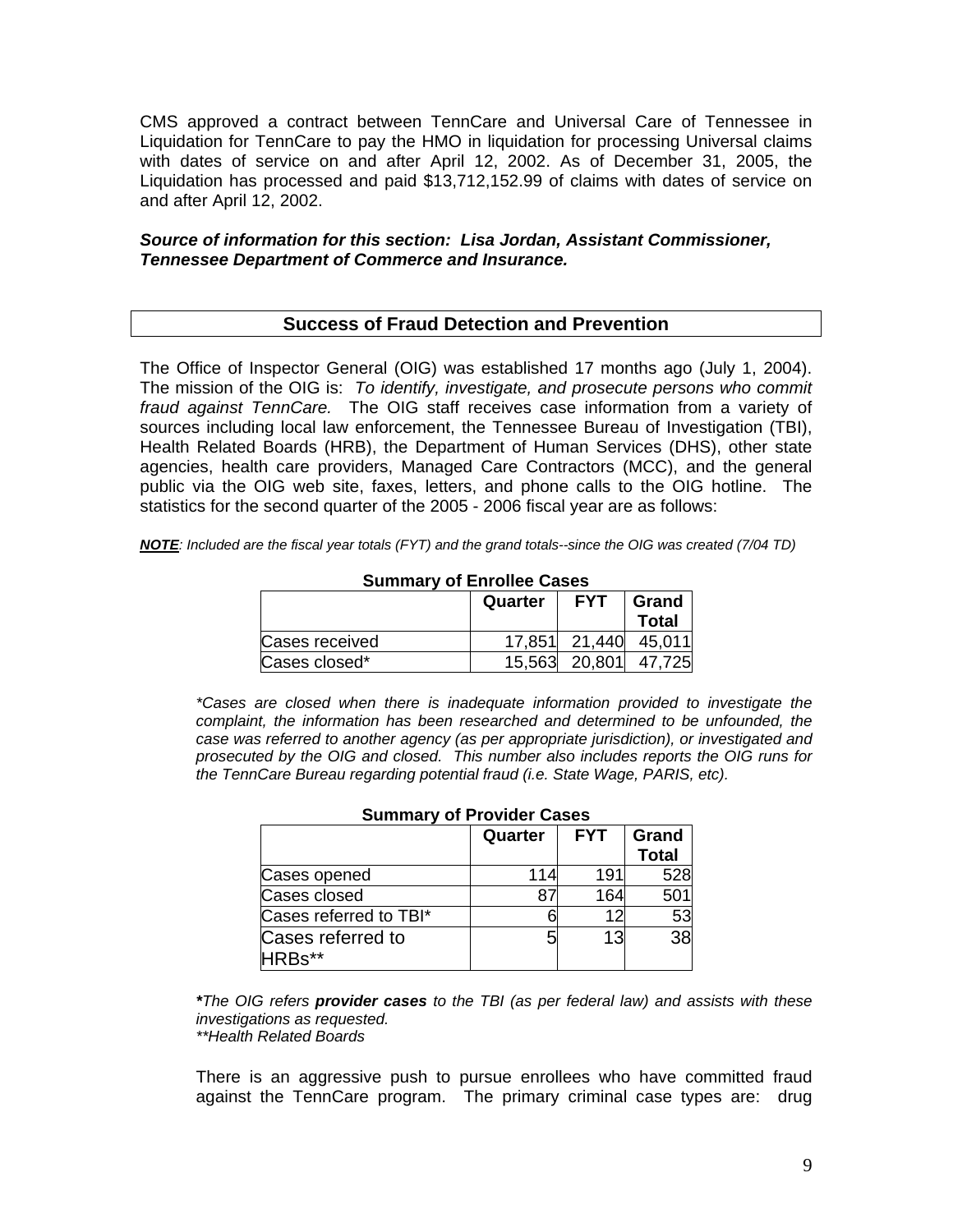cases (drug diverters, drug seekers, and forged prescriptions), reporting a false income, access to insurance, and living outside the State of Tennessee.

| .              |         |            |                       |
|----------------|---------|------------|-----------------------|
|                | Quarter | <b>FYT</b> | Grand<br><b>Total</b> |
| <b>Arrests</b> |         | 100        | 159                   |
| Convictions    |         | 30         | Ω.<br>ັ               |
| Diversions*    |         |            |                       |
| Assists**      |         |            |                       |

#### **Summary of Arrests & Convictions**

**Note:** *Special Agents were not in the field making arrests until February 2005. \*Judicial Diversion: A guilty plea or verdict subject to expungement following successful completion of probation. Tennessee Code Annotated § 40-35-313 \*Pre-trial Diversion: Prosecution was suspended and if probation is successfully completed, the charge will be dismissed. Tennessee Code Annotated § 40-15-105 \*\*Assists: Cases in which the OIG provided information (such as drug profiles), legal advice, or other assistance which led to a conviction.* 

| ATTGOL OULGYVIIGO                     |     |  |  |
|---------------------------------------|-----|--|--|
| Drug Diversion/Forged Prescription    | 117 |  |  |
| Access to Insurance                   |     |  |  |
| False Income                          |     |  |  |
| Ineligible Person Using TennCare Card |     |  |  |
| Living Out of State                   |     |  |  |
| <b>Theft of Services</b>              |     |  |  |
| <b>GRAND TOTAL</b>                    | 159 |  |  |

#### **Arrest Categories**

#### **TennCare Referrals & Recoupments**

|                                       | Quarter        | <b>FYT</b>     | <b>Grand Total</b> |
|---------------------------------------|----------------|----------------|--------------------|
| Pharmacy Lock-in (1)                  | 110            | 238            | 522                |
| Recoupment (2)                        | \$71,356.09    | \$171.722.70   | \$480,738.79       |
| Recommended TennCare Terminations (3) | 1.557          | 1.589          | 9.510              |
| Potential Savings (4)                 | \$6,509,879.20 | \$6,643,672.50 | \$39,761,690.00    |

 **(1)** The total in the last column is from September 2004 through December 31, 2005. Pharmacy lock-in referrals are sent to the TennCare Bureau for consideration.

**(2)** The total in the last column reflects dollars collected by the OIG and sent to the TennCare Bureau from February 15, 2005, through December 31, 2005, when a Fiscal Manager and an attorney joined the OIG staff to facilitate and document this process.

**(3)** Enrollee recommendations sent to the TennCare Bureau for consideration based on reports run from *file net* (i.e. Prisoner Report, State Wage Report, the Deceased Report, and the PARIS Report). Reports are run upon availability on *file net*.

**(4)** There were 1,557 enrollee terminations recommended to the TennCare Bureau by the OIG for the second quarter.<sup>1</sup> The TennCare Bureau uses \$4,181.04 as the average annual cost per enrollee (Medical & Pharmacy Services - FY 2005 expenditure projections).

#### **Investigative Sources**

 $\overline{a}$ 

 $1$  Note: CMS has denied the state's request to be able to disenroll these persons. See page 2 of this report.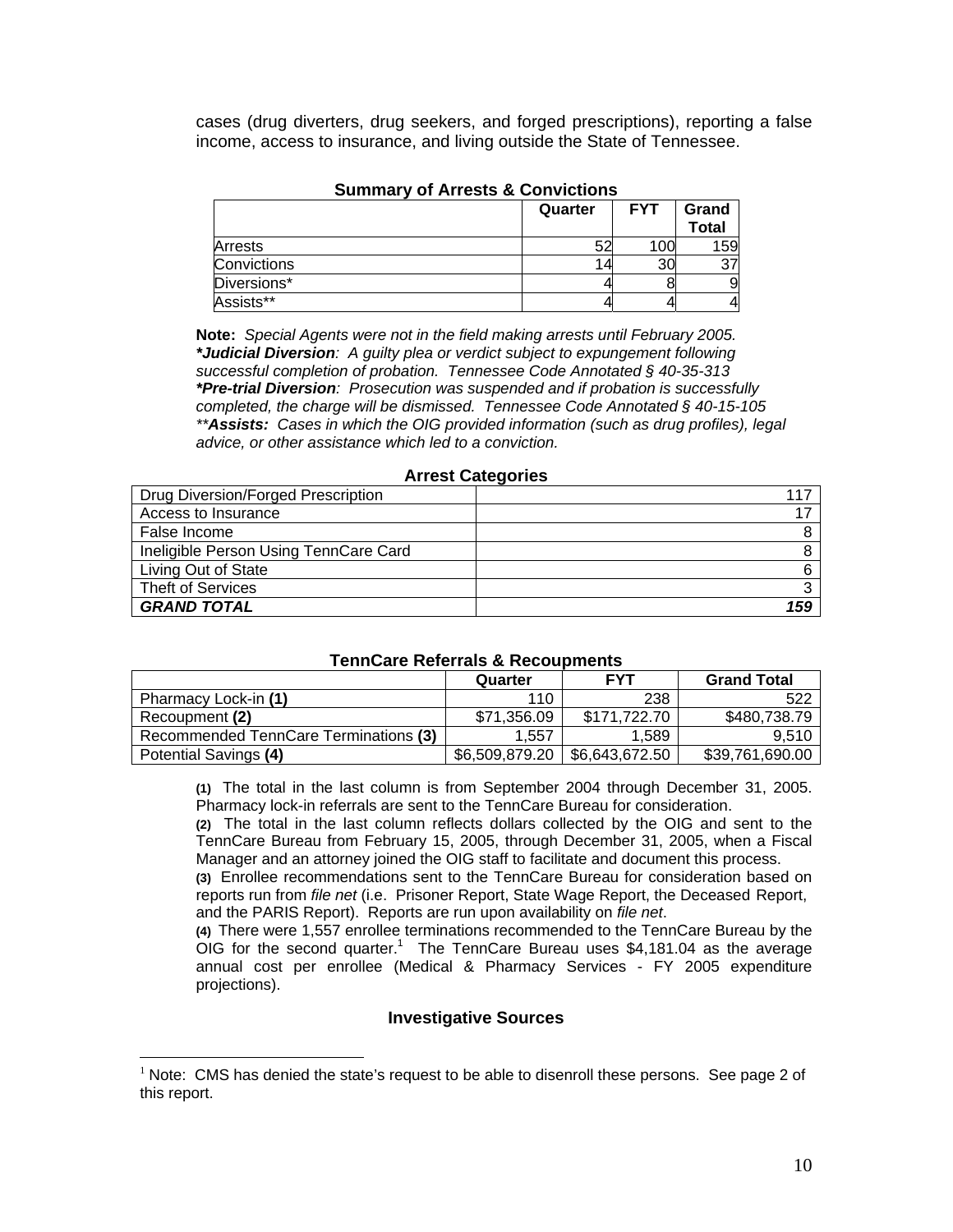|                       | Quarter | <b>FYT</b> | Grand<br><b>Total</b> |
|-----------------------|---------|------------|-----------------------|
| OIG Hot Line          | 1,336   | 3,085      | 6,635                 |
| OIG Mail Tips         | 123     | 432        | 2,201                 |
| OIG Web Site          | 392     | 832        | 1,798                 |
| <b>OIG Email Tips</b> | 134     | 517        | 1.401                 |

 The OIG staff provided presentations for the following organizations/contacts during this quarter:

- a. Tennessee Society of Medical Technology
- b. Managed Care Contractors Roundtable
- c. Law Enforcement Narcotics Officers Training
- d. School of Nursing, Chattanooga
- e. Media interviews 10
- h. Meetings with local law enforcement 13

 The OIG staff continues to work with the state's contractors, EDS and Medstat, to develop the fraud and abuse detection software system. The OIG is working daily with these vendors to initiate proactive reports for identifying TennCare fraud. Ad hoc reports would greatly improve the speed and efficiency of investigations. Targeted queries are generated on a routine basis. The goal behind these reports and queries is to assist with a successful OIG prosecution of individuals who have violated the law.

 The OIG Criminal Investigation Division was fortunate in having a training slot for the most recent session of the FBI National Academy (Quantico, Virginia). This is the premier law enforcement training program in the world. OIG Special Agent Manny Tyndall graduated in December from the 223rd Session of the FBI NA. The OIG currently has 5 National Academy graduates on staff.

 The OIG Information Services Section was busy this quarter expanding and improving the current electronic case management system. Once completed, the OIG will have a faster and more efficient process of tracking all cases from beginning to prosecution/judgment.

 Training is being planned for OIG personnel for early 2006. The Special Agents will complete an annual In-Service training that will include POST required courses, new policies and procedures, all qualifications with approved weapons, a legal update, etc.

 The Legal Division has assisted all divisions of the OIG by providing legal advice on issues, including how to meet the requirements of various statutes and drafting and reviewing documents that have legal implications. The Legal Division facilitates the case preparation process and works closely with all of the District Attorneys toward a successful prosecution of the OIG's cases. They also constantly review all legal matters of the OIG and advise on pending legislative issues.

 New OIG information posters have been distributed to: MCC's, law enforcement agencies, providers, district attorneys, the TennCare Bureau, members of the General Assembly, members of the media, and other State agencies (DHS, DCS, Commerce, etc.). This poster provides information regarding the